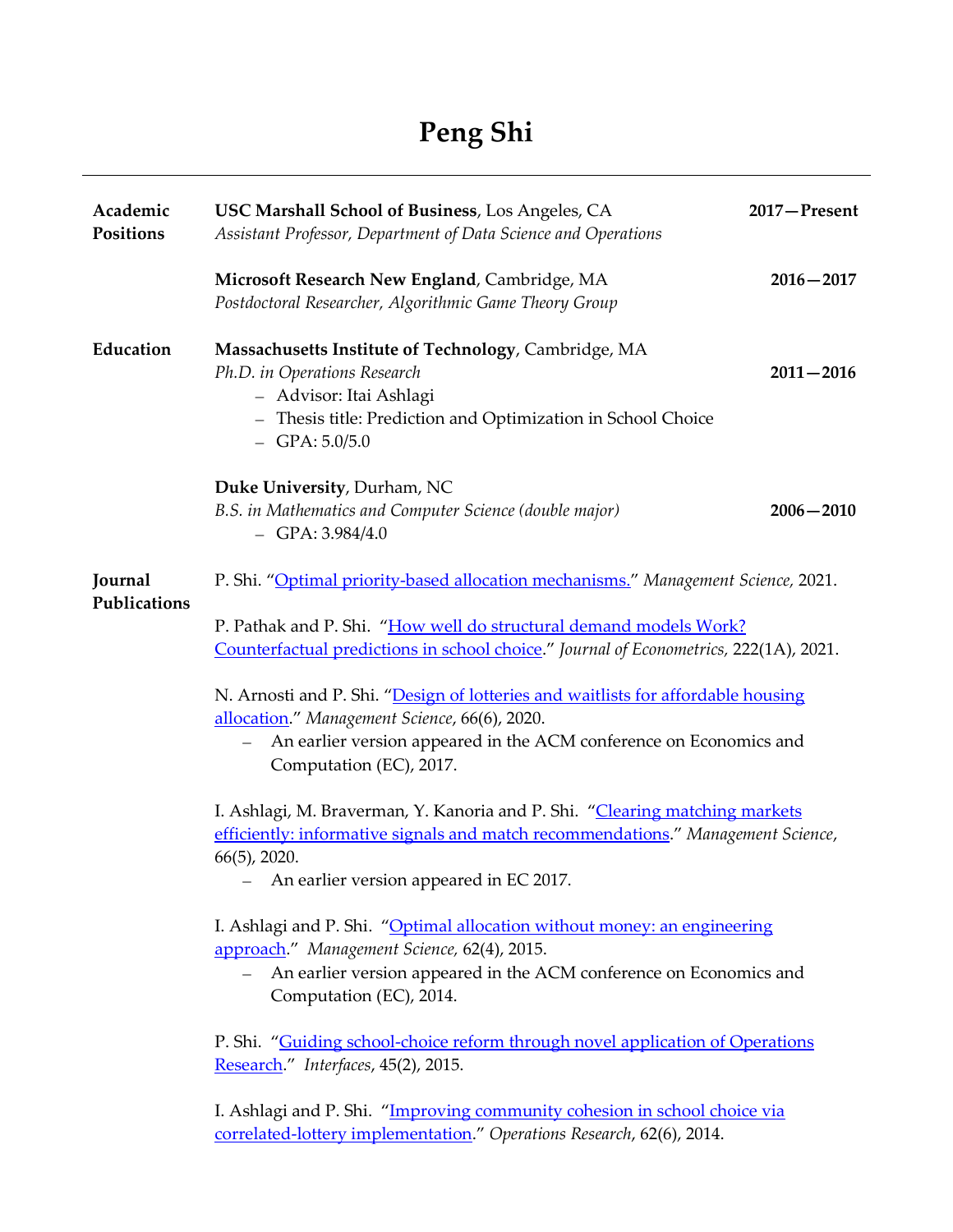|                                       | S. Guha, K. Munagala and P. Shi. "Approximation algorithms for restless bandit<br>problems." Journal of the ACM (JACM), 58(1), 2010.<br>An earlier version appeared in the ACM-SIAM Symposium on Discrete<br>Algorithms (SODA), 2009.                                                                                                                                                                                                                                 |  |
|---------------------------------------|-----------------------------------------------------------------------------------------------------------------------------------------------------------------------------------------------------------------------------------------------------------------------------------------------------------------------------------------------------------------------------------------------------------------------------------------------------------------------|--|
| Working<br>Papers                     | P. Shi. "Optimal matchmaking strategy in two-sided marketplaces." Submitted to<br>Management Science (minor revision), 2022.<br>An earlier version appeared in EC 2020.                                                                                                                                                                                                                                                                                               |  |
|                                       | P. Shi. "Optimal match recommendations in two-sided marketplaces with<br>endogenous prices." Working paper, 2022.                                                                                                                                                                                                                                                                                                                                                     |  |
|                                       | P. Shi and J. Yin. "Eliminating waste in cadaveric organ allocation." Working paper,<br>2022.                                                                                                                                                                                                                                                                                                                                                                         |  |
| Refereed<br>Conference<br>Proceedings | P. Shi, V. Conitzer and M. Guo. "Prediction mechanisms that do not incentivize<br>undesirable actions." Workshop on Internet & Network Economics (WINE), 2009.                                                                                                                                                                                                                                                                                                        |  |
|                                       | K. Munagala and P. Shi. "The stochastic machine replenishment problem." Integer<br>Programming & Combinatorial Optimization (IPCO), 2008.                                                                                                                                                                                                                                                                                                                             |  |
| Teaching<br>Experience                | <b>USC Marshall School of Business</b><br>DSO-570 The Analytics Edge: Data Models and Effective Decisions<br>2018-Present<br>DSO-599 Introduction to Python for Business Analytics<br>2019-2020                                                                                                                                                                                                                                                                       |  |
| Industry<br>Experience                | Akamai Technologies, Cambridge, MA<br>Big Data Analytic Intern<br><b>Summer, 2014</b><br>Used Hadoop to quickly mine insights from multiple terabytes of router log files.<br>Used visualization and descriptive analytics to identity botnets and malicious port<br>scanners. Designed and implemented an automated method to detect Distributed<br>Denial of Service (DDoS) attacks using Brownian motion approximations.                                           |  |
|                                       | Bless China International, Kunming, China<br>Social Enterprise Analyst<br>$2010 - 2011$<br>Explored and evaluated business plans that helped poor and marginalized people<br>groups in a financially self-sustaining way. Conducted surveys and focus groups to<br>estimate market segments. Helped to launch a handicraft business and a restaurant.<br>Supported the operations of the handicraft business by developing a point-of-sale<br>system and a web store. |  |
|                                       | D. E. Shaw Group, New York, NY<br>Quantitative Analyst Intern<br><b>Summer, 2008</b><br>Used microsecond-level data of the US stock market to develop a predictive model<br>for intraday trading volume. Wrote code to use hundreds of machines in parallel to<br>quickly process terabytes of data.                                                                                                                                                                  |  |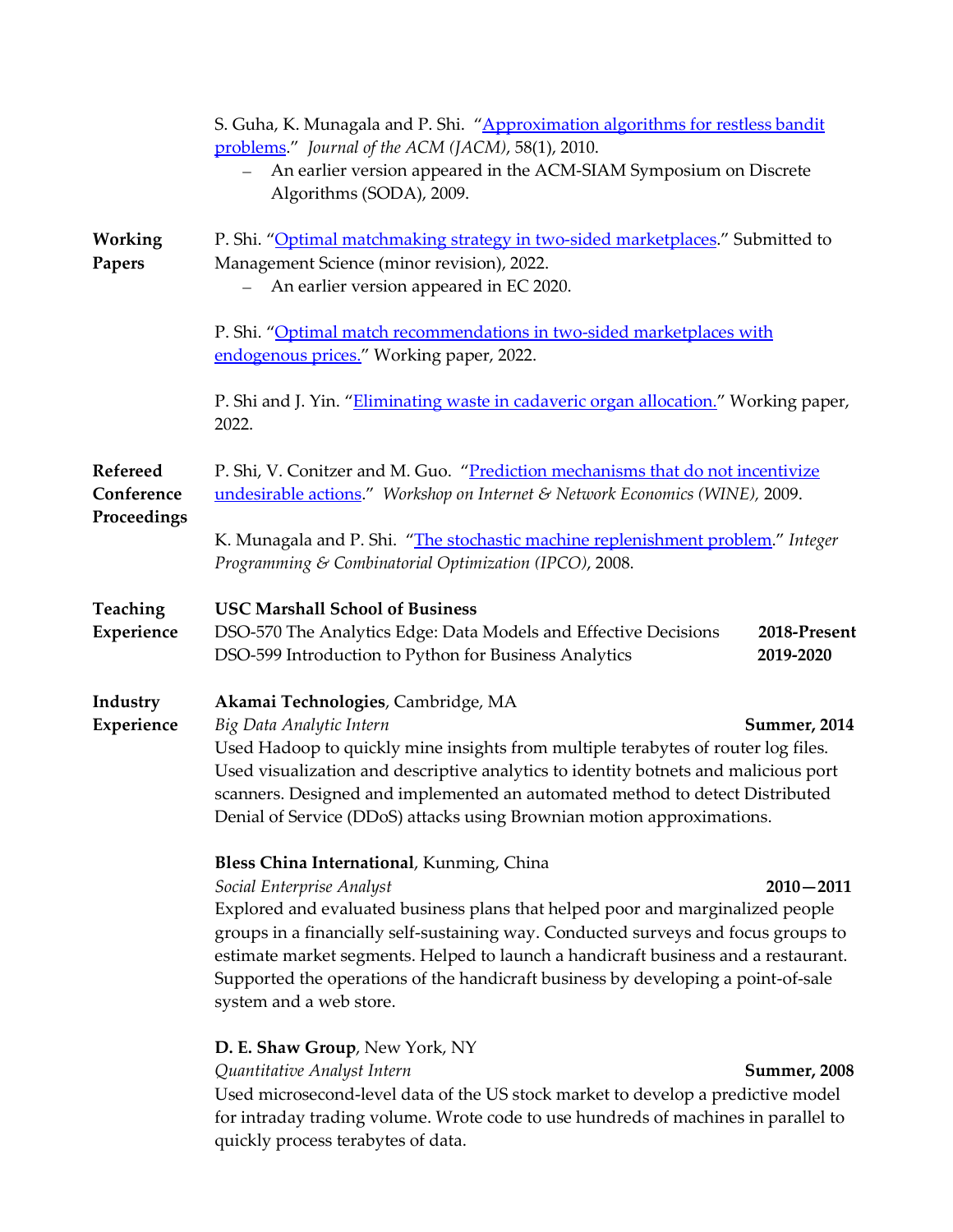| Invited       | <b>Optimal Matchmaking Strategy in Two-Sided Marketplaces</b>                   |            |  |  |  |
|---------------|---------------------------------------------------------------------------------|------------|--|--|--|
| Presentations | Marketplace Innovation Workshop (Plenary Talk)                                  | 2022       |  |  |  |
|               | University of Tokyo Microeconomics Workshop                                     | 2022       |  |  |  |
|               | MIT Data Science Lab Seminar                                                    | 2022       |  |  |  |
|               | University of Maryland Robert H. Smith School of Business DO&IT Seminar         |            |  |  |  |
|               | <b>INFORMS Annual Meeting</b>                                                   | 2021       |  |  |  |
|               | University of Southern California OM Seminar                                    | 2021       |  |  |  |
|               | Wutong Forum at the Chinese University of Hong Kong, Shen Zhen                  | 2021       |  |  |  |
|               | Marketplace Innovation Workshop                                                 | 2021       |  |  |  |
|               | London Business School MSO Seminar                                              | 2021       |  |  |  |
|               | <b>Efficient Matchmaking in Assignment Games with Application to Online</b>     |            |  |  |  |
|               | Platforms                                                                       |            |  |  |  |
|               | Chicago Booth Applied Economics Workshop                                        | 2020       |  |  |  |
|               | Marketplace Algorithms and Design Seminar                                       | 2020       |  |  |  |
|               | ACM Conference on Economics and Computation (EC)                                | 2020       |  |  |  |
|               | <b>Optimal Priority-Based Allocation Mechanisms</b>                             |            |  |  |  |
|               | Global Challenges in Economics and Computation (GCEC) Workshop                  | 2020       |  |  |  |
|               | <b>Stanford RAIN Seminar</b>                                                    | 2019       |  |  |  |
|               | <b>INFORMS Annual Meeting</b>                                                   | 2019       |  |  |  |
|               | <b>Clearing Matching Markets Efficiently</b>                                    |            |  |  |  |
|               | Simon's Institute Workshop on Platform Markets                                  | 2019       |  |  |  |
|               | Design of Lotteries and Waitlists for Affordable Housing Allocation             |            |  |  |  |
|               | <b>INFORMS Annual Meeting</b>                                                   | 2018, 2019 |  |  |  |
|               | Caltech Bray Social Sciences Seminar Series                                     | 2018       |  |  |  |
|               | UCI Paul Merage School of Business ODT Colloquium                               | 2018       |  |  |  |
|               | SoCal OM Day                                                                    | 2018       |  |  |  |
|               | <b>Optimal Forecast Disclosure in Ride-Sharing Platforms</b>                    |            |  |  |  |
|               | <b>INFORMS Annual Meeting</b>                                                   | 2018       |  |  |  |
|               | How (Not) to Allocate Affordable Housing                                        |            |  |  |  |
|               | <b>INFORMS Annual Meeting</b>                                                   | 2017       |  |  |  |
|               | Mechanism Design for Social Good Workshop                                       | 2017       |  |  |  |
|               | MIT Data Science Lab Seminar                                                    | 2017       |  |  |  |
|               | <b>Communication Requirements and Informative Signaling in Matching Markets</b> |            |  |  |  |
|               | ACM Conference on Economics and Computation (EC)                                | 2017       |  |  |  |
|               | <b>MATCH-UP Conference</b>                                                      | 2017       |  |  |  |
|               | <b>Forecasting and Counterfactuals in School Choice</b>                         |            |  |  |  |
|               | National Bureau of Economic Research (NBER) Market Design Workshop              | 2017       |  |  |  |
|               | USC Conference in Honor of Daniel McFadden                                      | 2017       |  |  |  |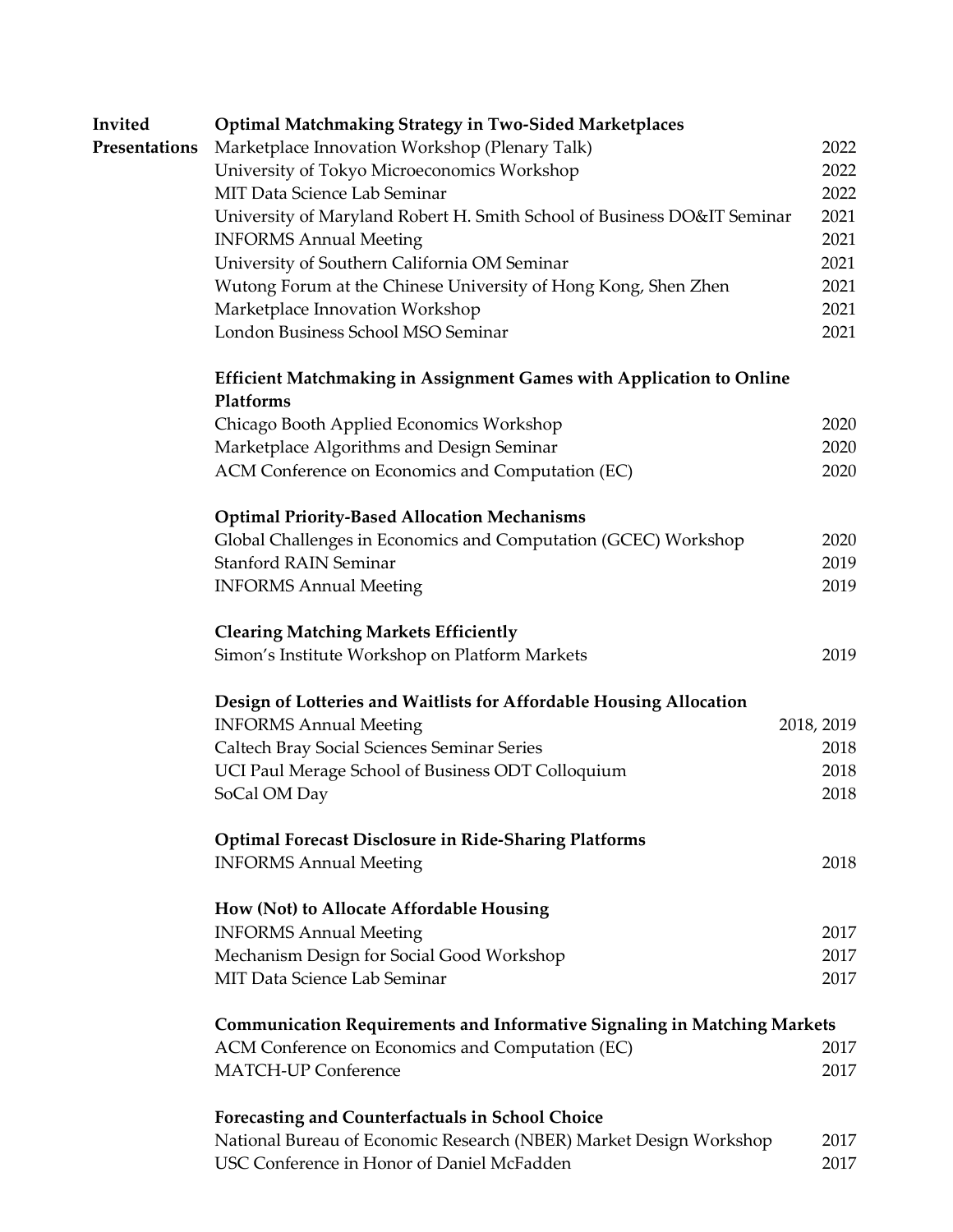|                   | MIT Industrial Organizations Lunch                                                              | 2017                 |
|-------------------|-------------------------------------------------------------------------------------------------|----------------------|
|                   | <b>Assortment Planning in School Choice</b>                                                     |                      |
|                   | Mechanism Design for Social Good Workshop                                                       | 2017                 |
|                   | <b>MATCH-UP Conference</b>                                                                      | 2017                 |
|                   | <b>INFORMS Annual Meeting</b>                                                                   | 2015, 2016, and 2017 |
|                   | <b>MSOM Conference</b>                                                                          | 2016                 |
|                   |                                                                                                 |                      |
|                   | Prediction and Optimization in School Choice                                                    |                      |
|                   | USC Center for AI and Society Seminar                                                           | 2017                 |
|                   | ACM Conference on Economics and Computation (EC)                                                | 2017                 |
|                   | <b>USC Marshall School of Business</b>                                                          | 2016                 |
|                   | <b>Stanford Graduate School of Business</b>                                                     | 2016                 |
|                   | <b>Harvard Business School</b>                                                                  | 2016                 |
|                   | Columbia Business School                                                                        | 2016                 |
|                   | Microsoft Research New England                                                                  | 2016                 |
|                   | University of Toronto                                                                           | 2016                 |
|                   | Chicago Booth School of Business                                                                | 2015                 |
|                   | Northwestern Kellogg School of Business                                                         | 2015                 |
|                   | Georgia Tech School of Industrial and Systems Engineering                                       | 2015                 |
|                   | <b>Optimal Allocation without Money: an Engineering Approach</b>                                |                      |
|                   | <b>MIT ORC Seminar Series</b>                                                                   | 2014                 |
|                   | MIT Sloan Operations Management Seminar                                                         | 2014                 |
|                   | <b>MSOM Conference</b>                                                                          | 2014                 |
|                   |                                                                                                 | 2014                 |
|                   | ACM Conference on Economics and Computation (EC)<br><b>INFORMS Annual Meeting</b>               | 2013                 |
|                   |                                                                                                 |                      |
|                   | <b>Guiding School Choice Reform through Novel Applications of OR</b>                            |                      |
|                   | POMS Conference                                                                                 | 2015                 |
|                   | Invited Talk, Gordon College                                                                    | 2014                 |
|                   | <b>INFORMS Annual Meeting</b>                                                                   | 2013                 |
|                   | <b>Improving Community Cohesion in School Choice</b>                                            |                      |
|                   | <b>INFORMS Annual Meeting</b>                                                                   | 2013                 |
|                   |                                                                                                 |                      |
|                   | <b>Approximation Algorithms for Restless Bandit Problems</b>                                    |                      |
|                   | ACM-SIAM Symposium on Discrete Algorithms (SODA)                                                | 2009                 |
| Professional      | Served as an Area Editor (AE) in EC 2022, a Senior Program Committee (SPC)<br>$-$               |                      |
| <b>Activities</b> | member for EC 2019, and a Program Committee (PC) member for EC 2017.                            |                      |
|                   | Served as a cluster chair for the market design cluster at the 2022<br>$\overline{\phantom{0}}$ |                      |
|                   | CORS/INFORMS International Conference.                                                          |                      |
|                   | Served as reviewer for Management Science (MS), Operations Research (OPRE),                     |                      |
|                   | Math of Operations Research (MOR), Productions and Operations Management                        |                      |
|                   | (POM), Journal of Machine Learning Research (JMLR), Transportation Research                     |                      |